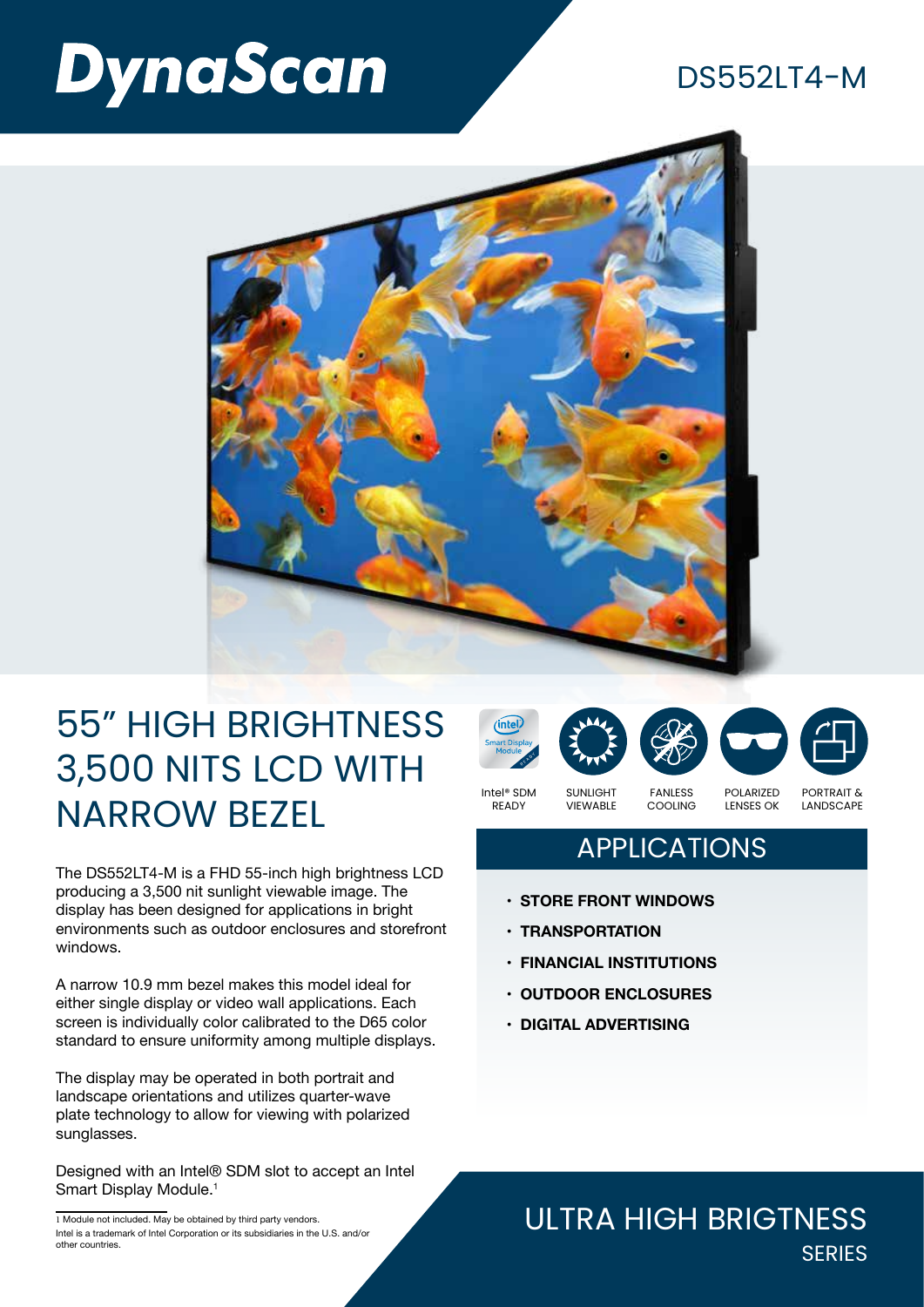# SPECIFICATIONS

| <b>PANEL</b>                    | <b>LCD Panel Type</b>                | 54.64 inches LCD                                                       |
|---------------------------------|--------------------------------------|------------------------------------------------------------------------|
|                                 | <b>Native Resolution</b>             | 1920 x 1080                                                            |
|                                 | <b>Backlight</b>                     | <b>LED</b>                                                             |
|                                 | <b>Brightness</b>                    | 3500 nit                                                               |
|                                 | <b>Default Color Temperature</b>     | D65 (6500 K)                                                           |
|                                 | <b>Contrast Ratio</b>                | 3,000:1(static)                                                        |
|                                 | <b>Color Depth</b>                   | 8 bit                                                                  |
|                                 | <b>Response Time</b>                 | 9 ms (typ)                                                             |
|                                 | <b>Viewing Angle</b>                 | 178° / 178°                                                            |
|                                 | <b>Light Life Time</b>               | 50,000 hrs (typ.)                                                      |
|                                 | <b>Blackening Defect Free</b>        | Up to 110°C (230°F)                                                    |
|                                 | <b>Panel Surface</b>                 | AR, 2H, QWP                                                            |
| <b>POWER</b>                    | <b>Power Supply</b>                  | Internal                                                               |
|                                 | <b>Rated Voltage</b>                 | 100 V ~ 240 V, 50 Hz / 60 Hz                                           |
|                                 | Power On Mode                        | 160 W (typ), 240 W (max)                                               |
|                                 | <b>Power Saving Mode</b>             | < 1 W                                                                  |
| <b>MECHANICAL</b>               | Bezel Width (T/B/L/R)                | Even bezel 10.9 mm                                                     |
|                                 | <b>Cabinet Color</b>                 | <b>Black</b>                                                           |
|                                 | Monitor Dimension (LxHxD, w/o stand) | 1240x710x87.7 mm [48.8" x 28.0 x 3.5"]                                 |
|                                 | Monitor Weight (set/package)         | 27.5kg / 32.5kg [60.6 lb / 70.5 lb]                                    |
|                                 | <b>VESA Mounting (dimension)</b>     | 400 x 400 mm                                                           |
|                                 | <b>Orientation</b>                   | Portrait / Landscape                                                   |
|                                 | <b>Fanless Cooling</b>               | Yes                                                                    |
| <b>USER</b><br><b>INTERFACE</b> | Language                             | English                                                                |
|                                 | Daisy Chain                          | <b>DVI, RS-232</b>                                                     |
|                                 | Proof of Image Retention             | Yes                                                                    |
|                                 | <b>Built-in Video Wall Support</b>   | <b>Up to 15x15</b>                                                     |
|                                 | <b>Dimming Control (DCR)</b>         | Yes                                                                    |
|                                 | <b>On/Off Scheduling</b>             | Yes                                                                    |
|                                 | <b>Ambient Light Sensor</b>          | Yes                                                                    |
|                                 | <b>Network Control</b>               | <b>RS-232, LAN</b>                                                     |
|                                 | <b>Internal Temperature Sensor</b>   | Yes                                                                    |
| <b>I/O PORTS</b>                | <b>HDMI</b>                          | ln(x1)                                                                 |
|                                 | <b>DVI-D</b>                         | In $(x1)$ , Out $(x1)$                                                 |
|                                 | <b>DisplayPort</b>                   | ln(x1)                                                                 |
|                                 | <b>RS-232</b>                        | In $(x1)$ , Out $(x1)$                                                 |
|                                 | <b>RJ-45</b>                         | (x1)                                                                   |
|                                 | Audio                                | In $(x1)$ , Out $(x1)$                                                 |
| <b>ENVIRONMENT</b>              | <b>Operating Temperature</b>         | $0^{\circ}$ C ~ 45°C (32°F ~ 113°F)                                    |
|                                 | <b>Storage Temperature</b>           | $-20^{\circ}$ C ~ 60 $^{\circ}$ C (-4 $^{\circ}$ F ~ 140 $^{\circ}$ F) |
|                                 | <b>Humidity</b>                      | 10% ~ 80% RH Non-condensing                                            |
| <b>ACCESSORIES</b>              |                                      |                                                                        |
|                                 | Included                             | Quickstart guide, Power cable, Remote                                  |
| <b>CERTIFICATION</b>            | CE / FCC Class B / ROHS              | control with batteries, ESK                                            |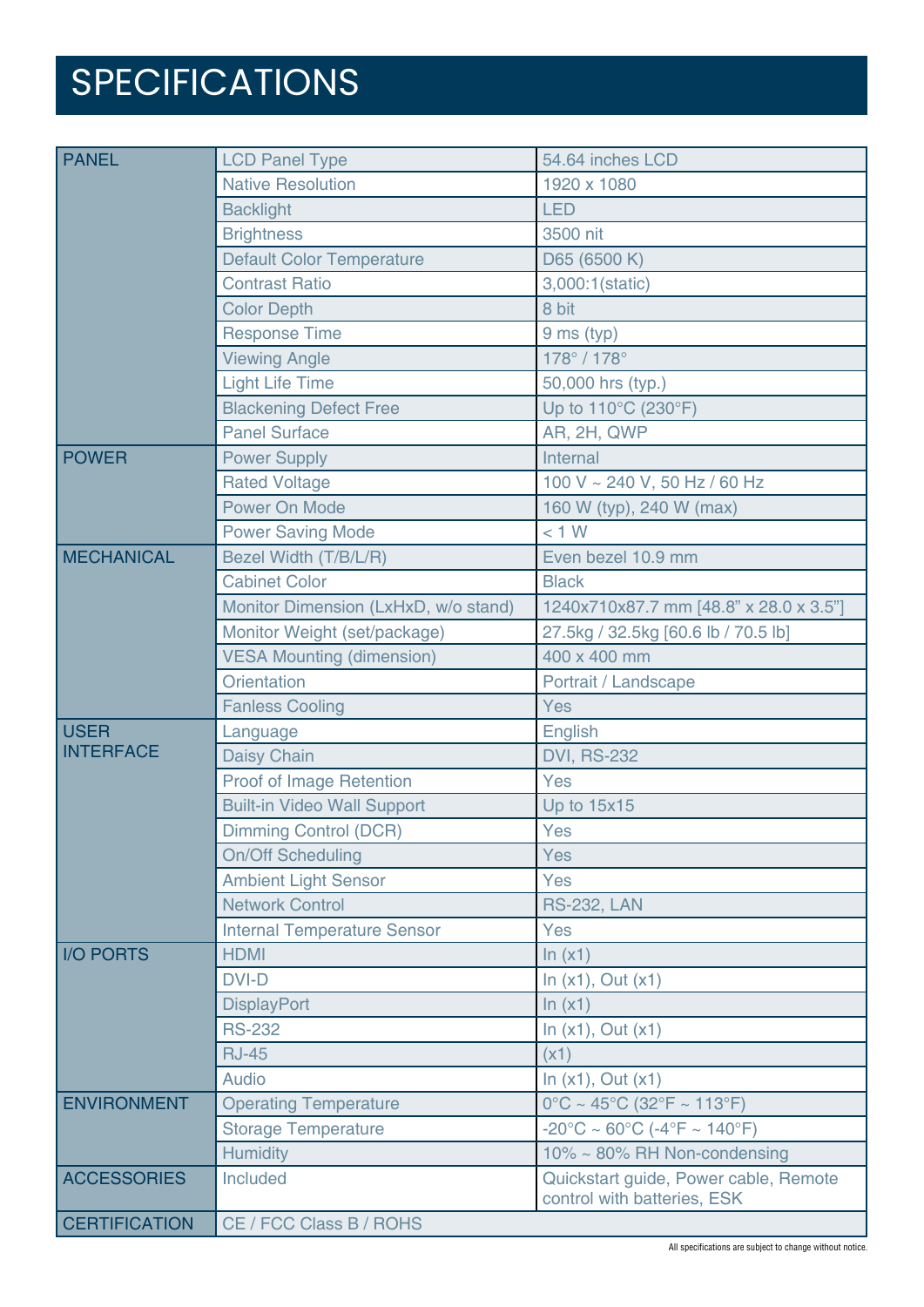# DIMENSIONS